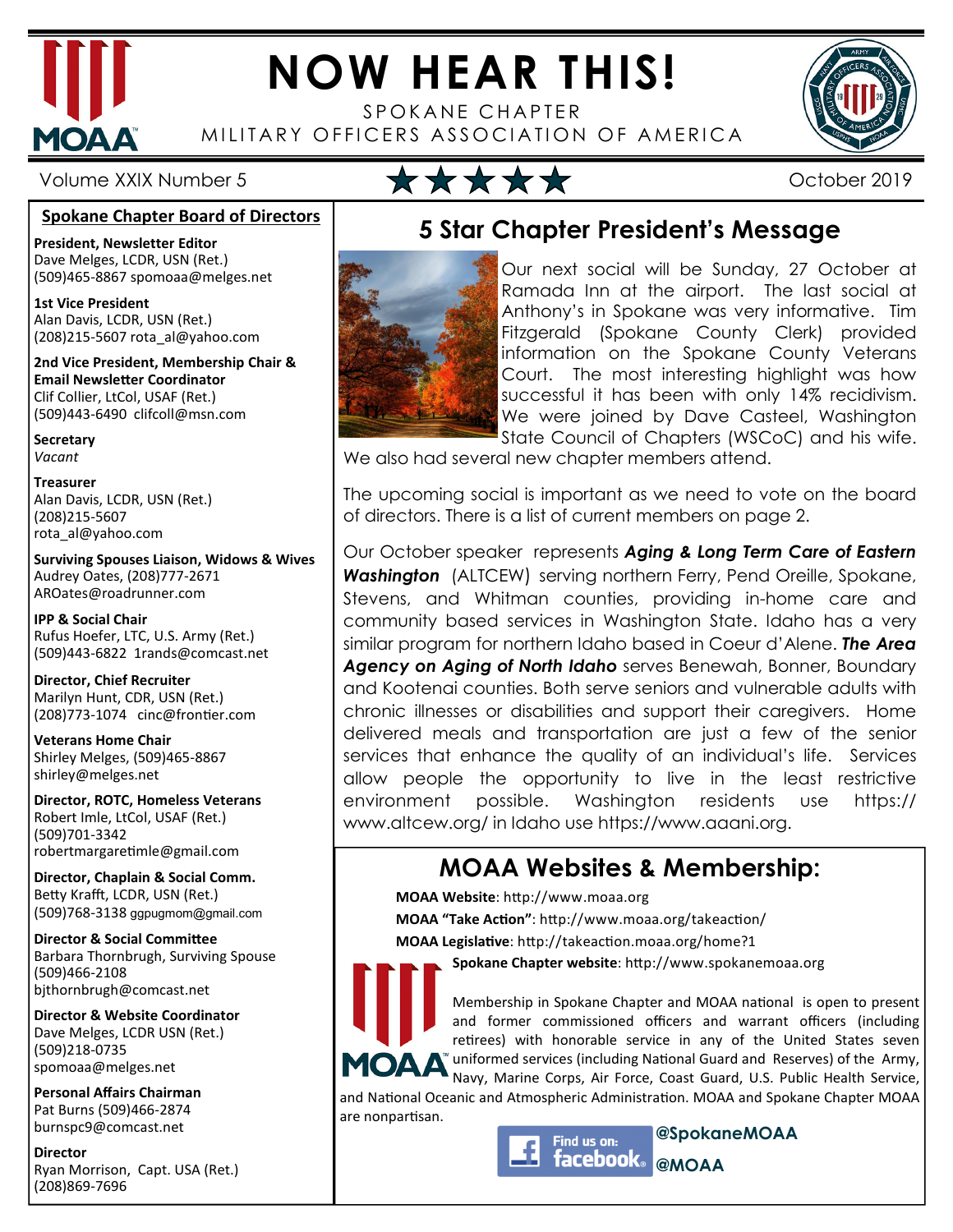

### **Welcome**

Please join me in welcoming new chapter member: Major **Dale Wilson** 

### **Taps**

Helen Swisher (Surviving Spouse) 24 Aug 2019

## **Hats Off To:**

| <b>Recruiter</b>    | <b>Chapter</b> | <b>MOAA</b> |
|---------------------|----------------|-------------|
| <b>Jon Hall</b>     | 0              | $\mathbf 2$ |
| <b>Marilyn Hunt</b> | 1              | 8           |
| <b>Dave Melges</b>  | 0              | 8           |
| <b>Hugh Smith</b>   | $1$ (self)     | 1 (self)    |
| <b>Dale Wilson</b>  | 1 (self)       | 1 (self)    |
| <b>Bob Imle</b>     | 0              | 1           |
| 2019 Total          | 3              | 21          |

## **Chapter Scoreboard 2019**

#### **JROTC Scholarship Funds (as of 5/02/19) \$1457**

**Legislative Letters, Postcards, & Emails (as of 9/15/19): 770** 2018 Total: **1131** 

#### **2019 Raffles**:

MAR: Meals on Wheels-**\$150**

APR: MOAA Scholarship-**\$180**

JUN: Union Gospel Mission-**\$205** 

SEP: Widows & Wives Wreaths Across America **\$128**

OCT: Spokane Veterans Home

DEC: COL Spady Koyama JROTC Scholarships.

#### **Widows & Wives**:

Homeless Vets **\$401.00, & 5277 items** delivered, including canned meat, peanut butter, canned fruit, cookies, personal hygiene products and white T-shirts.

#### Spokane Veterans Home: **\$100.00 & 2120 items**

delivered, including new golf balls, puzzles, postage stamps, new greeting cards, sticker sheets, calendars, magazines, adult coloring books, twist up crayons, colored pencils, unfinished wood bird houses, acrylic paint, and disposable razors.

Meals on Wheels **\$241.00** 

Wreaths Across America **\$340.00** 

Christ Kitchen**\$100.00**

|                                 |                                  | Audiology at Spokane VA                                                                                                                                                                                                                                                                                                                                                                                                                                                                                                                       |
|---------------------------------|----------------------------------|-----------------------------------------------------------------------------------------------------------------------------------------------------------------------------------------------------------------------------------------------------------------------------------------------------------------------------------------------------------------------------------------------------------------------------------------------------------------------------------------------------------------------------------------------|
|                                 |                                  |                                                                                                                                                                                                                                                                                                                                                                                                                                                                                                                                               |
| <b>Term Ends</b>                |                                  | All Enrolled Veterans are eligible for                                                                                                                                                                                                                                                                                                                                                                                                                                                                                                        |
| 31 Dec 2019                     | David Melges *                   | Audiology services and may contact                                                                                                                                                                                                                                                                                                                                                                                                                                                                                                            |
| 31 Dec 2019                     | Alan Davis *                     | the Audiology clinic at Mann-                                                                                                                                                                                                                                                                                                                                                                                                                                                                                                                 |
| 31 Dec 2019                     | Clif Collier *                   | Grandstaff VAMC directly to sched-                                                                                                                                                                                                                                                                                                                                                                                                                                                                                                            |
| 31 Dec 2019                     | vacant (David Melges * acting)   | ule an appointment. No referral                                                                                                                                                                                                                                                                                                                                                                                                                                                                                                               |
| 31 Dec 2019                     | Alan Davis *                     | from your primary care physician is                                                                                                                                                                                                                                                                                                                                                                                                                                                                                                           |
| 31 Dec 2019                     | Audrey Oates *                   | needed for routine Audiology ser-                                                                                                                                                                                                                                                                                                                                                                                                                                                                                                             |
| 31 Dec 2019                     | Marilyn Hunt                     | vices such as heading tests or hear-                                                                                                                                                                                                                                                                                                                                                                                                                                                                                                          |
| 31 Dec 2019                     | Ryan Morrison                    | ing aid related appointments.                                                                                                                                                                                                                                                                                                                                                                                                                                                                                                                 |
| 31 Dec 2019                     | Robert Imle *                    |                                                                                                                                                                                                                                                                                                                                                                                                                                                                                                                                               |
| 31 Dec 2020                     | Betty Krafft *                   | Schedule your appointment                                                                                                                                                                                                                                                                                                                                                                                                                                                                                                                     |
| 31 Dec 2020                     | Barbara Thornbrugh *             | Veterans may call or report in per-                                                                                                                                                                                                                                                                                                                                                                                                                                                                                                           |
| Personal Affairs<br>31 Dec 2019 | Pat Burns (desires replacement)  | son to the Audiology clinic to sched-                                                                                                                                                                                                                                                                                                                                                                                                                                                                                                         |
| * willing to serve another term | ule an appointment for a hearing |                                                                                                                                                                                                                                                                                                                                                                                                                                                                                                                                               |
|                                 |                                  | evaluation and/or hearing aid con-                                                                                                                                                                                                                                                                                                                                                                                                                                                                                                            |
|                                 | sultation.                       |                                                                                                                                                                                                                                                                                                                                                                                                                                                                                                                                               |
|                                 | Located in building 41           |                                                                                                                                                                                                                                                                                                                                                                                                                                                                                                                                               |
|                                 | 509-434-7000 Ext. 6259           |                                                                                                                                                                                                                                                                                                                                                                                                                                                                                                                                               |
|                                 | 509-434-7008                     |                                                                                                                                                                                                                                                                                                                                                                                                                                                                                                                                               |
|                                 |                                  | Board Member Elections: Our chapter needs to nominate and vote for the<br>following positions on the Board of Directors indicated by the *.<br><b>Currently Serving</b><br>Director terms are two years, all others are one year. All of the current members of the<br>board have served in their positions for at least two terms with some many more. All of<br>us have been honored to serve the chapter in the positions we hold. I encourage<br>anyone interested in joining the board to attend one of the board meetings at the Valley |

Hospital on the first Saturday of the month

**NOW HEAR THIS!** *Is published at least 6 times per year by the Spokane Chapter, Military Officers Association of America, P O Box 466, Veradale WA 99037. Editor: David Melges, spomoaa@melges.net, (509)218-0735.*  Advertising limited to members/spouses only. No subject matter that would preclude non-profit mailing.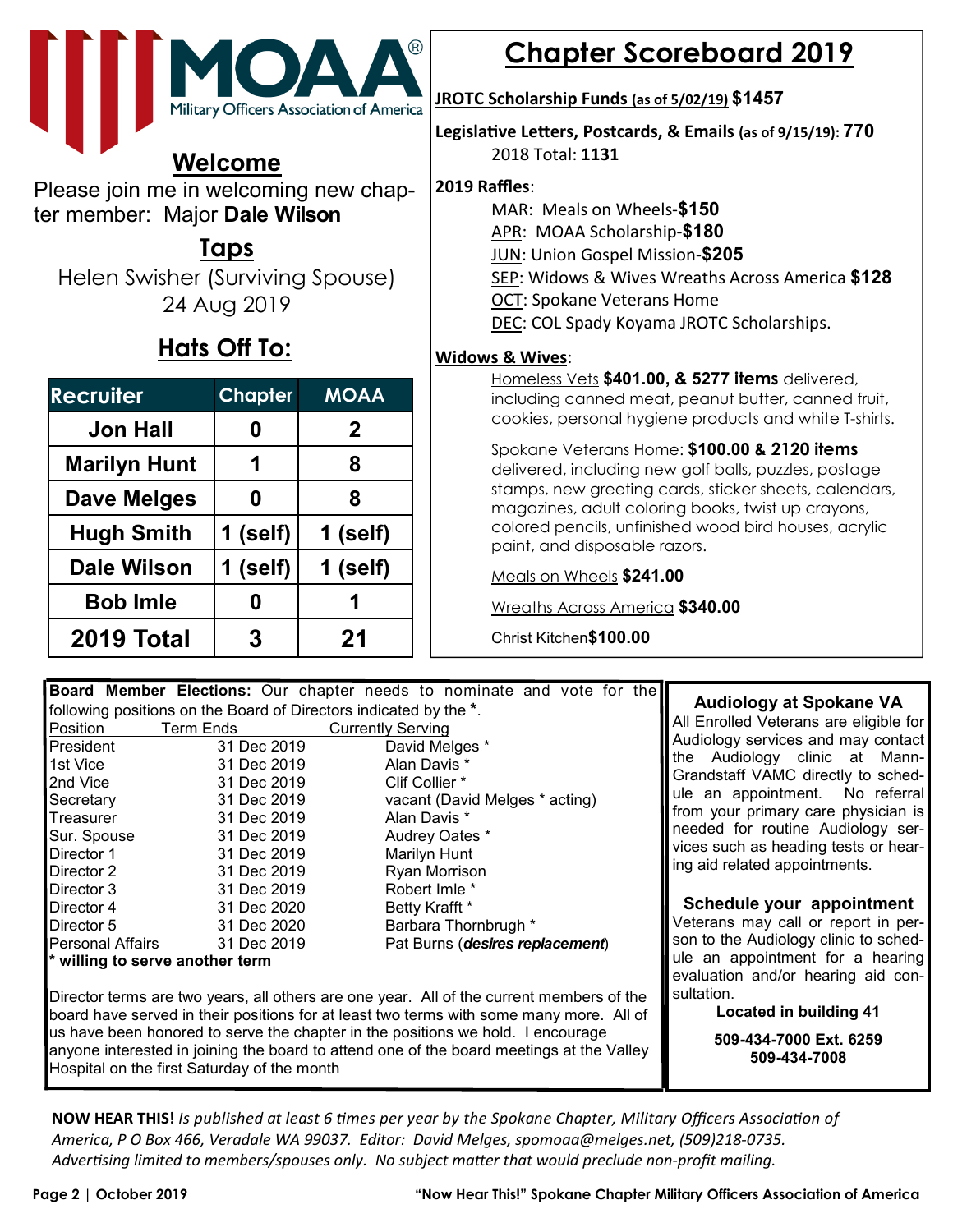#### **Upcoming Events of Interest**

**23 October 2019** CPR training at Mann-Grandstaff VA medical center Call Karl (509)434-7657 to register **9 November 2019** Whitworth University Military/Veteran appreciation game at the Whitworth University Pine Bowl. The Pirates take on the Linfield Wildcats, there will be a special program honoring members of the Armed Forces. **Admission is free for Military/Veterans and their families** 

#### **Update on what illnesses are covered by the VA**

The Department of Veterans Affairs has determined that certain illnesses and health concerns have been associated with military service.

Some injuries are common to all wars, such as amputation, traumatic mental health disorders such as TBI (traumatic brain injury), PTS (post traumatic stress including Military Sexual Trauma), vision loss and hearing issues. The VA can make monthly monetary payments, or "service-connected disability compensation" for these and other illnesses and diseases that relate directly to the unique circumstances of military service.

Many veterans suffer from chronic diseases later in life as the result of exposure to toxic chemicals and biologics used during their wartime service. Vietnam veterans (28 February 1961-7 May 1975) may have been exposed to Agent Orange and other toxic herbicides and pesticides. Veterans diagnosed with various cancers and other maladies, such as Type II diabetes, ischemic heart disease, and Parkinson's disease, can file for compensation benefits and health care with the VA. Children of veterans exposed to Agent Orange born with birth defects may also be eligible for certain VA benefits and healthcare.

The same is true for Persian Gulf veterans (2 August 1990 to present) Operation Iraqi Freedom and

Operation Enduring Freedom (11 September 2001 to present) exposed to depleted uranium munitions or the toxic fumes and chemical smoke released from oil well fires and "burn pits" who are diagnosed with illness such as Lou Gehrig's Disease (ALS), fibromyalgia, and other neurological disorders.

The amount of compensation depends on the severity of a veteran's service-connected disability and in some cases qualifying family members.

You can file a claim by contacting a Veterans Service Officer at the VA hospital in Spokane and Vet Center in Spokane Valley. All counties in north Idaho all have Veteran Services which provide filing for benefits, compensation and treatment. Service groups like American Legion and VFW also have Veterans service officers. The easiest way to find the closest VSO is by searching online for "Veterans Services (your city and state)" for example *veterans services Coeur d'Alene Idaho.* You will need a copy of your DD-214 and your medical record when you see the Veterans Service Officer.

### **Can't find your DD-214**

. Replacement copies of your DD-214s are free. Official copies can be ordered with the assistance of a VSO. You can also go on line to get a copy. Go to *https://www.va.gov/records/get-military-servicerecords/* for step-by-step instructions. It works, I got copies of all my DD-214s, it took a few weeks but it was well worth the wait.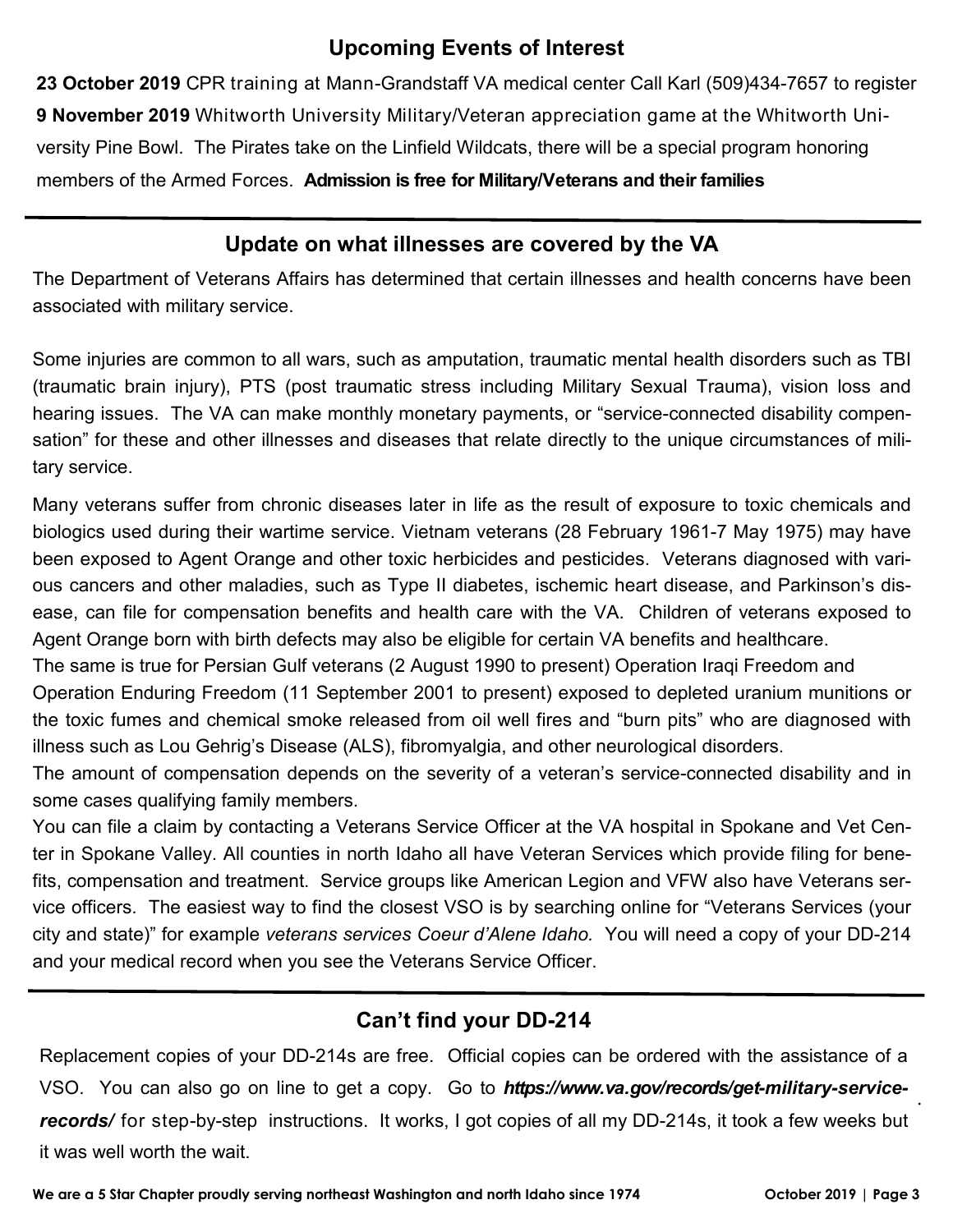## **LEGISLATIVE ACTION REPORT**

#### **Key Bills being considered by Congress**

#### **Federal - House 333**

A bill to amend title 10, United States Code, to permit retired members of the Armed Forces who have a service-connected disability rated less than 50 percent to receive concurrent payment of both retired pay and veterans disability compensation, to extend eligibility for concurrent receipt to chapter 61 disability retirees with less than 20 years of service, and for other purposes.

#### **Federal - House 553**

A bill to amend title 10, United States Code, to repeal the requirement for reduction of survivor annuities under the Survivor Benefit Plan for military surviving spouses to offset the receipt of veterans dependency and indemnity compensation, and for other purposes.

#### **Federal - Senate 622**

A bill to amend title 10, United States Code, to repeal the requirement for reduction of survivor annuities under the Survivor Benefit Plan by veterans dependency and indemnity compensation, and for other purposes.

Show your support for these bills by going to http://takeaction.moaa.org/?0

### **Next Generation USID card**

WASHINGTON --The Department of Defense is updating its current paper-based uniformed services identification card issued to retired service members, family members and other eligible populations. The "Next Generation" USID card will incorporate an updated design and security features to deter counterfeiting and fraud, and will be printed on a plastic cardstock. DOD is transforming the way service members and their families are supported through modernized ID cards and improved mechanisms to protect cardholder privacy and personal information. The Next Generation USID card will incorporate a modified barcode which supports the last phase of the department's elimination of the Social Security number from all DOD identification cards. Additional information and updates regarding the Next Generation USID card will be available in the coming months on DOD's website. Frequently asked questions:1. What is changing on the USID card, and why? The Next Generation ID card transitions the current USID card to plastic cardstock with enhanced security features and update topology. These enhanced features enable DOD to reduce the number of card types issued to eligible individuals from 10 to three. The Next Generation USID card does not change the populations who are eligible to receive the current card.2. When can I get the Next Generation USID card? Beginning early fall 2019, individuals with expiring ID cards will begin to receive the Next Generation USID card at card issuing facilities as they are equipped with the equipment and supplies necessary to issue the Next Generation USID card. In an effort to conserve resources and limit the impact on ID card issuance facilities, cards will not be reissued solely for the purpose of obtaining the Next Generation USID card.

### **Legislative Contacts**

#### **President Donald Trump**

The White House 1600 Pennsylvania Ave. Washington DC 20500

#### **Washington**

#### **Senator Patty Murray**

United States Senate 10 North Post St, Suite 600 Spokane WA 99201 (509)624-9515 Fax (509)624-9561

#### **Senator Maria Cantwell**

United States Senate 920 W. Riverside, Suite 697 Spokane WA 99201 (509)353-2507 Fax (509)353-2547

#### **Representative Cathy McMorris Rodgers** United States House of Representatives 10 N. Post St, 6th floor Spokane WA 99201 (509)353-2374 Fax (509)352-2412

### **Idaho**

**Senator Mike Crapo** United States Senate 610 W. Hubbard, Suite 209 Coeur d'Alene ID 83814 (208)664-5490 Fax (208)664-0889

**Senator Jim Risch**  United States Senate 610 W. Hubbard, Suite 213 Coeur d'Alene ID 83814 (208)667-6130 Fax (208)765-1743

**Representative Russ Fulcher** United States House of Representatives 1250 Ironwood Dr. Ste. 241 Coeur d'Alene ID 83814 (208)667-0127 Fax: (208)667-0310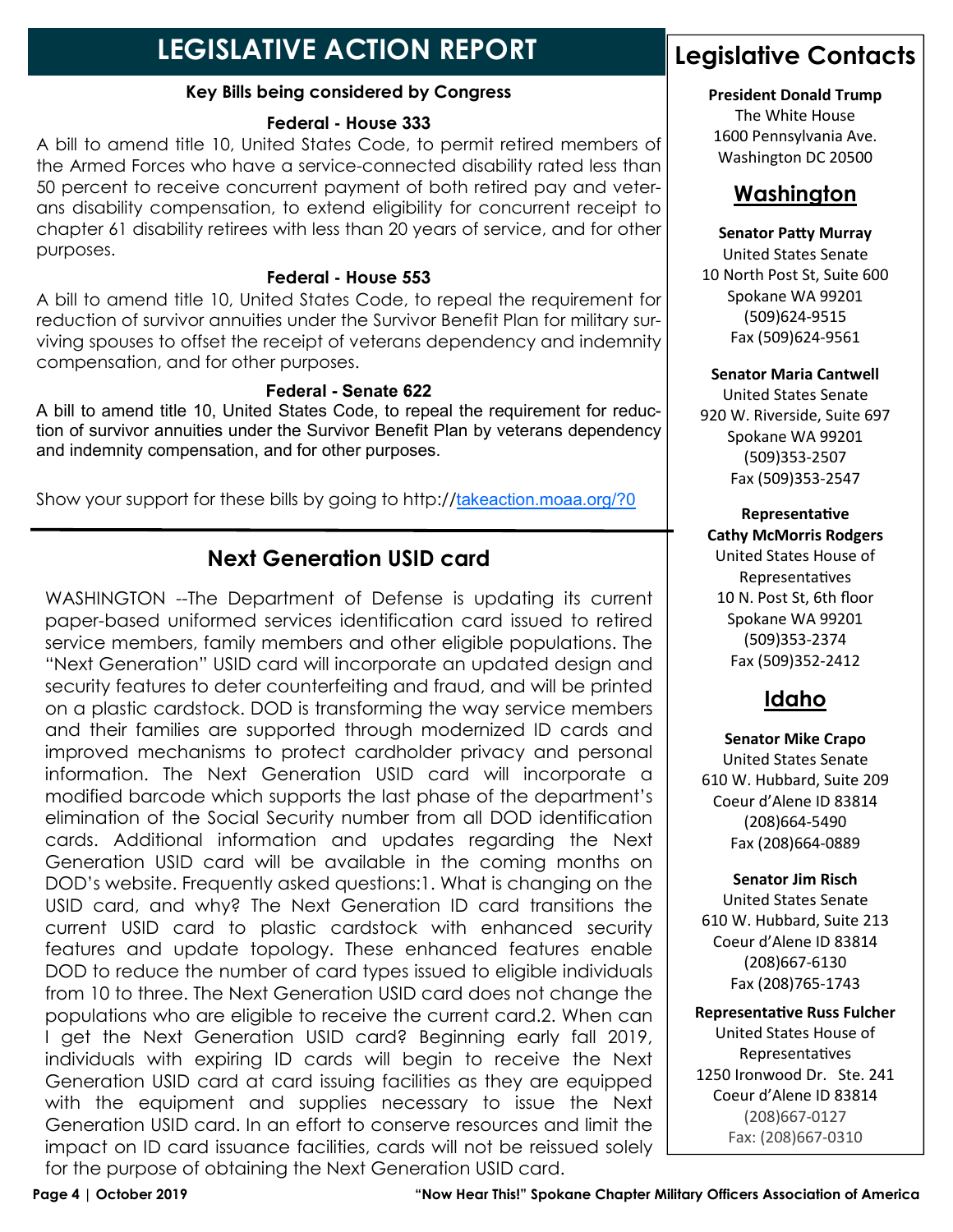## **Widows & Wives Club Upcoming 2019 Events**

| <b>Date</b> | <b>Where</b>                                                                                |                                        | <b>Hostess</b>                          |
|-------------|---------------------------------------------------------------------------------------------|----------------------------------------|-----------------------------------------|
| 8 January   | <b>Black Angus Steakhouse</b><br>14724 E Indiana Ave, Spokane Valley, WA                    | (509)927-1177                          | Pat Tolley<br>(509)953-6768             |
| 5 February  | Darcy's Restaurant & Sprits<br>10502 East Sprague, Spokane Valley, WA 99206                 | <b>Shirley Melges</b><br>(509)465-8867 |                                         |
| 5 March     | Beverly's Coeur d'Alene Resort<br>112 S Second Ave, Coeur d'Alene, ID                       | (800) 688-5253                         | Pat Connell<br>(208) 772-2559           |
| 2 April     | Anthony's Homeport<br>1926 Riverstone Drive, Coeur d'Alene, ID                              | (208) 664-4665                         | <b>Maxine Mahoney</b><br>(208) 762-3380 |
| 7 May       | Radicci Italian Bistro<br>8049 N Wayne Drive, Hayden, ID                                    | (208) 635-5821                         | <b>Shirley Melges</b><br>(509)465-8867  |
| 4 June      | Tea at Audrey Oates home<br>Post Falls, ID                                                  |                                        | <b>Shirley Melges</b><br>(509)465-8867  |
| 2 July      | Thai Bamboo<br>5204 N Division St, Spokane, WA                                              | (509)777-8424                          | Deanie Binsfield<br>(509)466-8006       |
| 6 August    | <b>Tito Macaroni</b><br>210 E Sherman Ave, Coeur d'Alene, ID                                | (208) 667-2782                         | Pat Connell<br>(208) 772-2559           |
| 3 September | Christ Kitchen<br>2410 N Monroe St, Spokane, WA                                             | (509)325-4343                          | Kay White<br>(509)315-9684              |
| 1 October   | Templin's on the River, Red Lion Hotel (877)737-9275<br>414 East 1st Street, Post Falls, ID |                                        | Pat Connell<br>(208) 772-2559           |
| 5 November  | <b>Twigs Bistro</b><br>14728 East Indiana Ave, Spokane Valley, WA                           | (509)290-5636                          | Barbara Thornbrugh<br>(509)466-2108     |
| 3 December  | Clinkerdagger<br>621 W. Mallon Street, Spokane, WA                                          | (509)328-5965                          | Pat Tolley<br>(509)953-6768             |

## **Upcoming Events 2019 Mark Your Calendars!**



| <b>Spokane Chapter Social Dates</b>                                 |                            | <b>Widows &amp; Wives Club</b><br><b>Meeting Dates</b> |                        |                                    |
|---------------------------------------------------------------------|----------------------------|--------------------------------------------------------|------------------------|------------------------------------|
| 27 Oct                                                              |                            | Ramada Inn @ Spokane Airport                           | 8 Jan                  | <b>Black Angus Steakhouse</b>      |
| 8 Dec                                                               |                            | Mukogawa Ft. Wright, Spokane,                          | 5 Feb                  | Darcy's, Spokane Valley            |
|                                                                     |                            | <b>WA</b>                                              | 5 Mar                  | Beverly's Coeur d'Alene Resort     |
|                                                                     |                            |                                                        | 2 Apr                  | Anthony's Homeport, CdA            |
| Need a Ride to a Chapter Social?<br><b>Call Anyone Listed Below</b> |                            | 7 May                                                  | Radicci Italian Bistro |                                    |
|                                                                     |                            | 4 Jun                                                  | Tea at Audrey's        |                                    |
|                                                                     |                            | 2 Jul                                                  | Thai Bamboo            |                                    |
|                                                                     |                            | <b>WASHINGTON</b>                                      | 6 Aug                  | Tito Macaroni, CdA                 |
|                                                                     | Clif Collier (509)443-6490 | 3 Sep                                                  | Christ Kitchen         |                                    |
|                                                                     |                            | <b>IDAHO</b>                                           | I Oct                  | Templin's on the River, Post Falls |
|                                                                     |                            | Ralph Shrigley (208)623-2671                           | 5 Nov                  | Twig's Bistro                      |

**We are a 5 Star Chapter proudly serving northeast Washington and north Idaho since 1974 October 2019 | Page 5** 

**MOAA**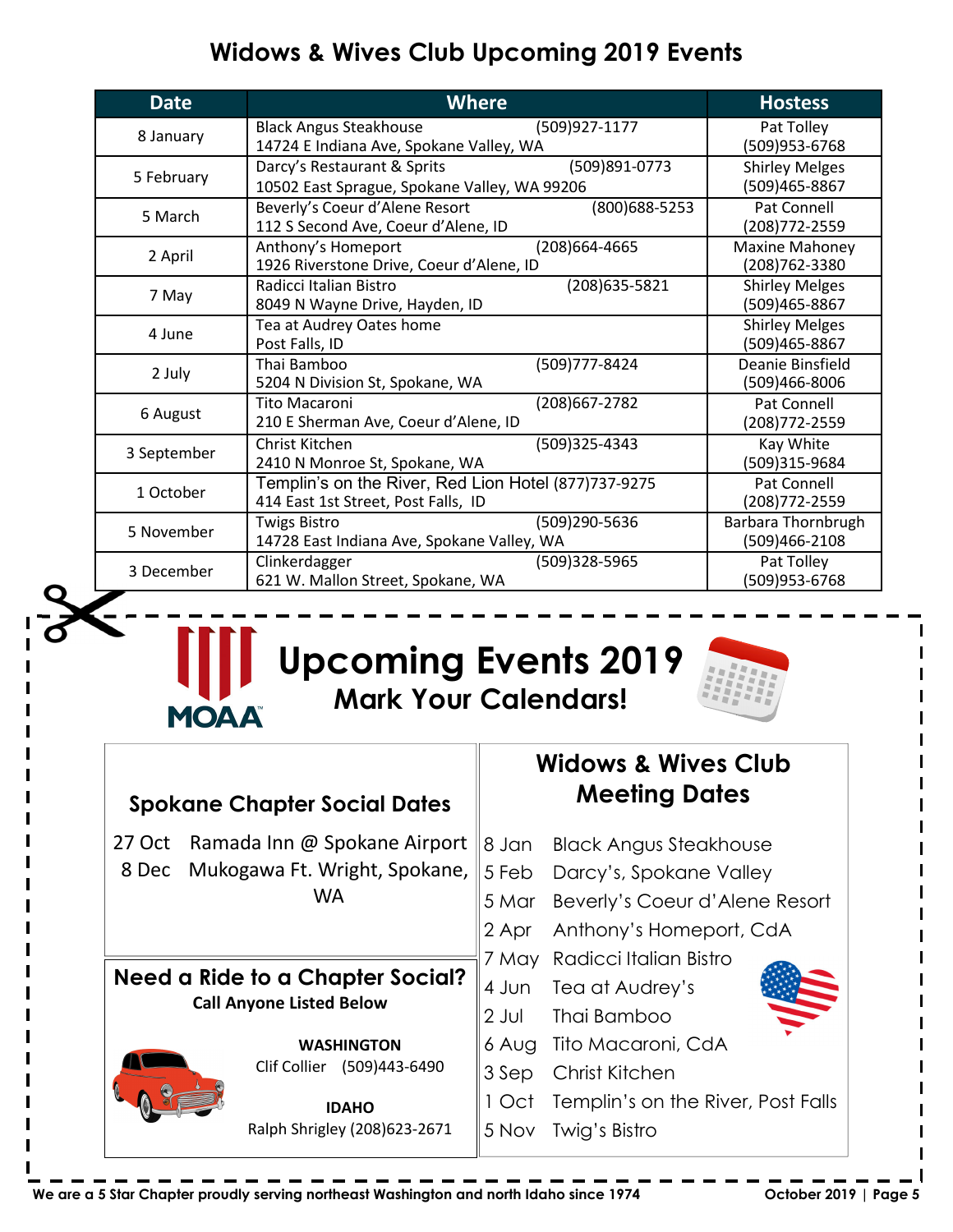## **Local Resources**

#### **Washington Attorney General's Military & Veteran Legal Resource Guide**

This guide summarizes in one place some of the many legal rights, protections, and resources available to Washington's military service members, veterans, and their families. It is designed to help promote awareness and understanding about the laws and protections among military service members, veterans, and others to help current and former military service members see the full benefit these laws provide.

**Topics Included: Legal Assistance • Consumer Protection • Employment • Education • Housing • Family Law • Health Care • Disability and More…** 

**The free guide can be downloaded at the following link or received by mail via written request to the address below:** 

http://www.atg.wa.gov/veteran-and-military-resources

*Washington State Office of the Attorney General Military & Veteran Assistance 800 5th Avenue, Suite 2000, Seattle, WA 98104* 

**MOAA** 

## **Fairchild AFB Retiree Activities Office (RAO)**

**TSgt Michael D. Knapp, USAF (Ret.), Director** 

 Bldg. 2040, 7 W. Arnold St., Ste. C2A, (509)247-5359 Hours: M-F 1000—1400 *They need volunteers to work four hours per month.* 

## **Casualty Assistance Officer**

**Erica Kerin is the casualty assistance officer for Fairchild AFB and surrounding area.** 

Bldg. 2040 at 7 W. Arnold St., (509)247-4488. *If you leave a message, she will call you back.* 

### **U.S. Air Force Legal Assistance Fairchild AFB Wing Headquarters (509)247-2838**

Legal Assistance: Tuesday & Thursday 0830-0930 Notary & Power of Attorney: Mon-Fri 0830-1600  *Call to find out if they can help with your legal needs.*  

## **27 October Social Event Reminders**



## **12:30 p.m. Ramada Inn, 8909 Airport Drive, Spokane**

**DIRECTIONS:** Take I-90 east or west to exit 277 (Hwy. 2 for Spokane Airport / Davenport). Take Airport exit shortly after that and then follow Airport Drive to Flint Road. Take next right on W. McFarlane Rd., then take the second left to Ramada Inn. Plenty of handicapped parking and an entrance on the east side of the motel. Ramp available to elevator.

### **Please bring**:

- 3 postage stamps & 6 return address labels per person
- Something for the raffle which will benefit the Spokane Veterans Home
- Gloves, hats, XL white T-shirts, hand warmers, canned meat or hygiene items for homeless veterans
- Plastic tube type hangers, postage stamps, and unused greeting cards for Christmas, birthdays & anniversaries etc., small gift items for residents to celebrate family occasions, magazines, and craft items for Veterans Home.

*Need to cancel a reservation, contact Rufus Hoefer (509)443-6822 No later than noon Thursday, 24 October for refund.*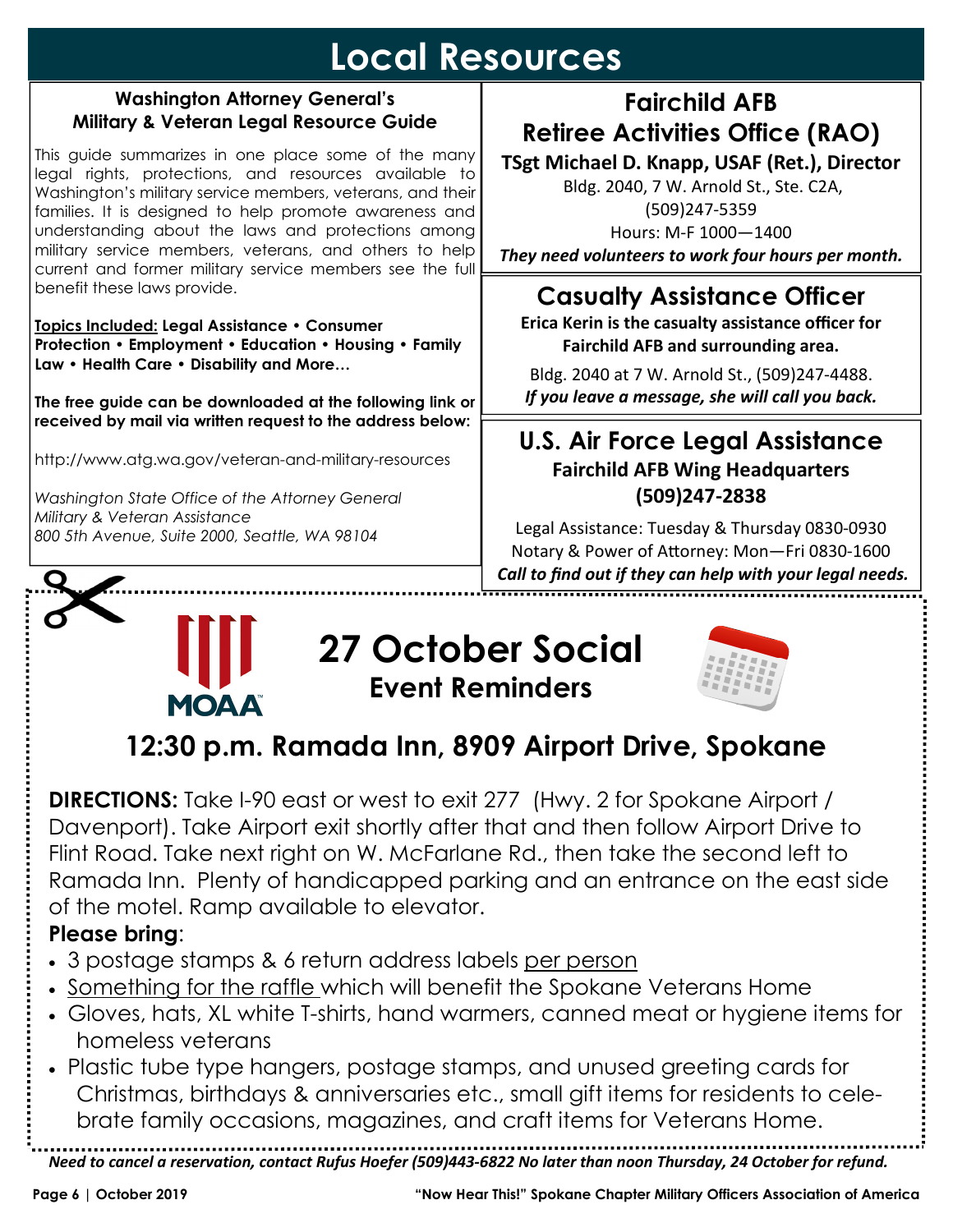| Mailing Address                                                                                                                                    |                          |                                             | <b>Social Registration September 2019</b>                                                                                                                                                                                                                                   |
|----------------------------------------------------------------------------------------------------------------------------------------------------|--------------------------|---------------------------------------------|-----------------------------------------------------------------------------------------------------------------------------------------------------------------------------------------------------------------------------------------------------------------------------|
| Spokane Chapter, MOAA<br>P.O. Box 466                                                                                                              |                          |                                             | Please mail reservation early so we receive it no later than Tuesday, 22 October                                                                                                                                                                                            |
| Veradale, WA 99037                                                                                                                                 |                          |                                             | To cancel a reservation, contact Rufus Hoefer (509)443-6822 NLT Noon Thursday, 24 October for refund.                                                                                                                                                                       |
|                                                                                                                                                    |                          | <u>Date &amp; Times</u>                     | Location                                                                                                                                                                                                                                                                    |
| <b>What's on the Buffet Menu:</b><br>Chef carved NY Strip                                                                                          |                          | Sunday, 27 Oct 2019                         | Ramada Inn                                                                                                                                                                                                                                                                  |
| Chicken Picatta                                                                                                                                    |                          | 12:30 Social, 1:15 Buffet                   | 8909 Airport Drive                                                                                                                                                                                                                                                          |
| Fresh fruit & cheese platter                                                                                                                       | Directions are on page 6 |                                             | Spokane                                                                                                                                                                                                                                                                     |
| Signature Salad<br>Au gratin potatoes                                                                                                              |                          |                                             | Please reserve $\_\_$ places for the <b>Buffet @ \$25.00</b> ea                                                                                                                                                                                                             |
| Green beans                                                                                                                                        |                          |                                             | My check in the amount of $\frac{1}{2}$ is enclosed (Make check                                                                                                                                                                                                             |
| Tea or Coffee                                                                                                                                      |                          |                                             | payable to "Spokane Chapter MOAA" and mail to chapter                                                                                                                                                                                                                       |
| Cash bar                                                                                                                                           |                          |                                             |                                                                                                                                                                                                                                                                             |
|                                                                                                                                                    |                          |                                             | IName: _________________________________Member/Guest (circle one) Name: _________________________________Member/Guest (circle one)                                                                                                                                          |
|                                                                                                                                                    |                          |                                             | Name: _________________________________Member/Guest (circle one) Name: __________________________________Member/Guest (circle one)                                                                                                                                          |
| <b>IName:</b>                                                                                                                                      |                          |                                             |                                                                                                                                                                                                                                                                             |
|                                                                                                                                                    |                          |                                             |                                                                                                                                                                                                                                                                             |
| Membership Chair/Committee                                                                                                                         |                          |                                             | <b>Update My Communication Preferences</b>                                                                                                                                                                                                                                  |
| Spokane Chapter, MOAA                                                                                                                              |                          |                                             | <b>EMAIL REQUEST, CHANGE OF ADDRESS or PHONE, or TEMPORARILY AWAY:</b>                                                                                                                                                                                                      |
| P.O. Box 466<br>Veradale, WA 99037                                                                                                                 |                          |                                             | Clip and complete this form and mail it to the address to the left                                                                                                                                                                                                          |
|                                                                                                                                                    |                          | so we can update our database. Thank you.   |                                                                                                                                                                                                                                                                             |
| Member Name:<br>(Please print clearly)                                                                                                             |                          |                                             |                                                                                                                                                                                                                                                                             |
| [ ] I would like to be added to the chapter email list. I specifically request to (check all that apply):                                          |                          |                                             |                                                                                                                                                                                                                                                                             |
| [] Receive the chapter newsletter by email                                                                                                         |                          |                                             | NOTE: We do not send junk email or spam. Also, we do not                                                                                                                                                                                                                    |
| [] Receive important information in a timely manner.                                                                                               |                          |                                             | give away, sell or trade anyone's email addresses.                                                                                                                                                                                                                          |
| [ ] My email address is:<br>(Please print clearly)                                                                                                 |                          |                                             |                                                                                                                                                                                                                                                                             |
| [] My mailing address, email address, and/or phone number has changed to:                                                                          |                          |                                             |                                                                                                                                                                                                                                                                             |
|                                                                                                                                                    |                          |                                             |                                                                                                                                                                                                                                                                             |
| wish to receive the newsletter while I'm away.                                                                                                     |                          |                                             |                                                                                                                                                                                                                                                                             |
|                                                                                                                                                    |                          |                                             |                                                                                                                                                                                                                                                                             |
|                                                                                                                                                    |                          |                                             |                                                                                                                                                                                                                                                                             |
| Fill out and Mail to: Spokane Chapter<br>Military Officers Association of America<br>P.O. Box 466, Veradale WA 99037<br>Please Print or Type: NAME | Join Today!              | Regular Member: \$15/yr. or \$40 for 3 yrs. | FREE Chapter Membership for NEW members thru 31 DEC 2019                                                                                                                                                                                                                    |
|                                                                                                                                                    |                          |                                             |                                                                                                                                                                                                                                                                             |
|                                                                                                                                                    |                          |                                             |                                                                                                                                                                                                                                                                             |
|                                                                                                                                                    |                          |                                             |                                                                                                                                                                                                                                                                             |
|                                                                                                                                                    |                          |                                             |                                                                                                                                                                                                                                                                             |
| DATE OF RETIREMENT OR SEPARATION (If Applicable) _______________________CIVILIAN OCCUPATION ________________________                               |                          |                                             |                                                                                                                                                                                                                                                                             |
|                                                                                                                                                    |                          |                                             | To join Spokane Chapter, MOAA, membership is required in MOAA national. I am / am not (circle one) a current member of MOAA national.                                                                                                                                       |
| the Army, Navy, Marine Corps, Air Force, Coast Guard, U.S. Public Health Service, and National Oceanic and Atmospheric Administration.             |                          |                                             | Membership in the Spokane Chapter and MOAA national is open to present and former commissioned officers and warrant officers<br>(including retirees) with honorable service in any of the United States seven uniformed services (including National Guard and Reserves) of |
|                                                                                                                                                    |                          |                                             |                                                                                                                                                                                                                                                                             |
|                                                                                                                                                    |                          |                                             |                                                                                                                                                                                                                                                                             |